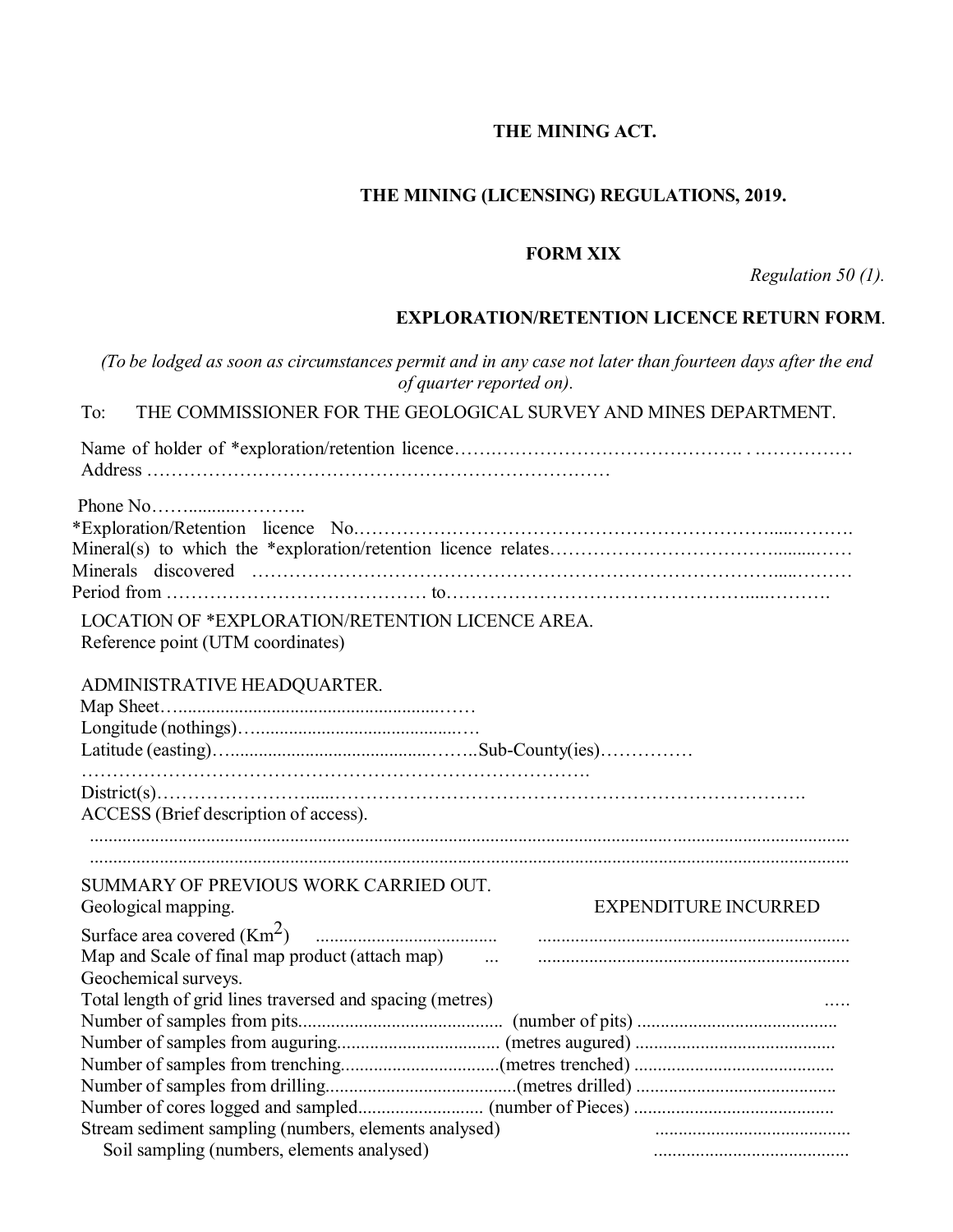| Rock sampling (number, elements analysed)<br><b>SUB-TOTAL EXPENDITURE</b>                                                                                                                                                                                                                                            |  |
|----------------------------------------------------------------------------------------------------------------------------------------------------------------------------------------------------------------------------------------------------------------------------------------------------------------------|--|
| Geophysical survey. (describe the work done and accompany a copy of raw data to this report).<br>Description of work done (on separate sheet to be attached) should include:<br>Survey specifications and line kilometreage covered.<br>(a)<br>Specify whether it is a ground or airborne geophysical survey.<br>(b) |  |
| An operation report detailing the type of data processing performed and interpretation on the<br>(c)<br>data.                                                                                                                                                                                                        |  |
| (d)<br>Work done as per following format.<br><b>Ground Surveys</b><br>(e)                                                                                                                                                                                                                                            |  |
| <b>EXPENDITURE INCURRED</b>                                                                                                                                                                                                                                                                                          |  |
| Total kilometreage covered under Magnetic Surveys<br>Total kilometreage covered under Electro Magnetic Surveys<br>Total kilometreage covered under Induced Polarization                                                                                                                                              |  |
| Total kilometreage covered under Gravimetric Surveys                                                                                                                                                                                                                                                                 |  |
| Total kilometreage covered under Radiometric Surveys<br>Airborne Surveys                                                                                                                                                                                                                                             |  |
| Total kilometreage covered under Magnetic Surveys<br>Total kilometreage covered under Electro Magnetic Surveys                                                                                                                                                                                                       |  |
| Total kilometreage covered under Gravimetric Surveys                                                                                                                                                                                                                                                                 |  |
| Total kilometreage covered under Radiometric Surveys                                                                                                                                                                                                                                                                 |  |
|                                                                                                                                                                                                                                                                                                                      |  |
| Laboratory investigations. (Copy of raw data to accompany this report).                                                                                                                                                                                                                                              |  |
| <b>EXPENDITURE INCURRED</b><br><b>SUB-TOTAL</b>                                                                                                                                                                                                                                                                      |  |
| <b>EXPENDITURE INCURRED</b>                                                                                                                                                                                                                                                                                          |  |
| <b>SUB-TOTAL EXPENDITURE</b>                                                                                                                                                                                                                                                                                         |  |
| Metallurgical Investigations (bench, scale and pilot plant test)                                                                                                                                                                                                                                                     |  |
| EXPENDITURE INCURRED.(Description of the work carried out and                                                                                                                                                                                                                                                        |  |